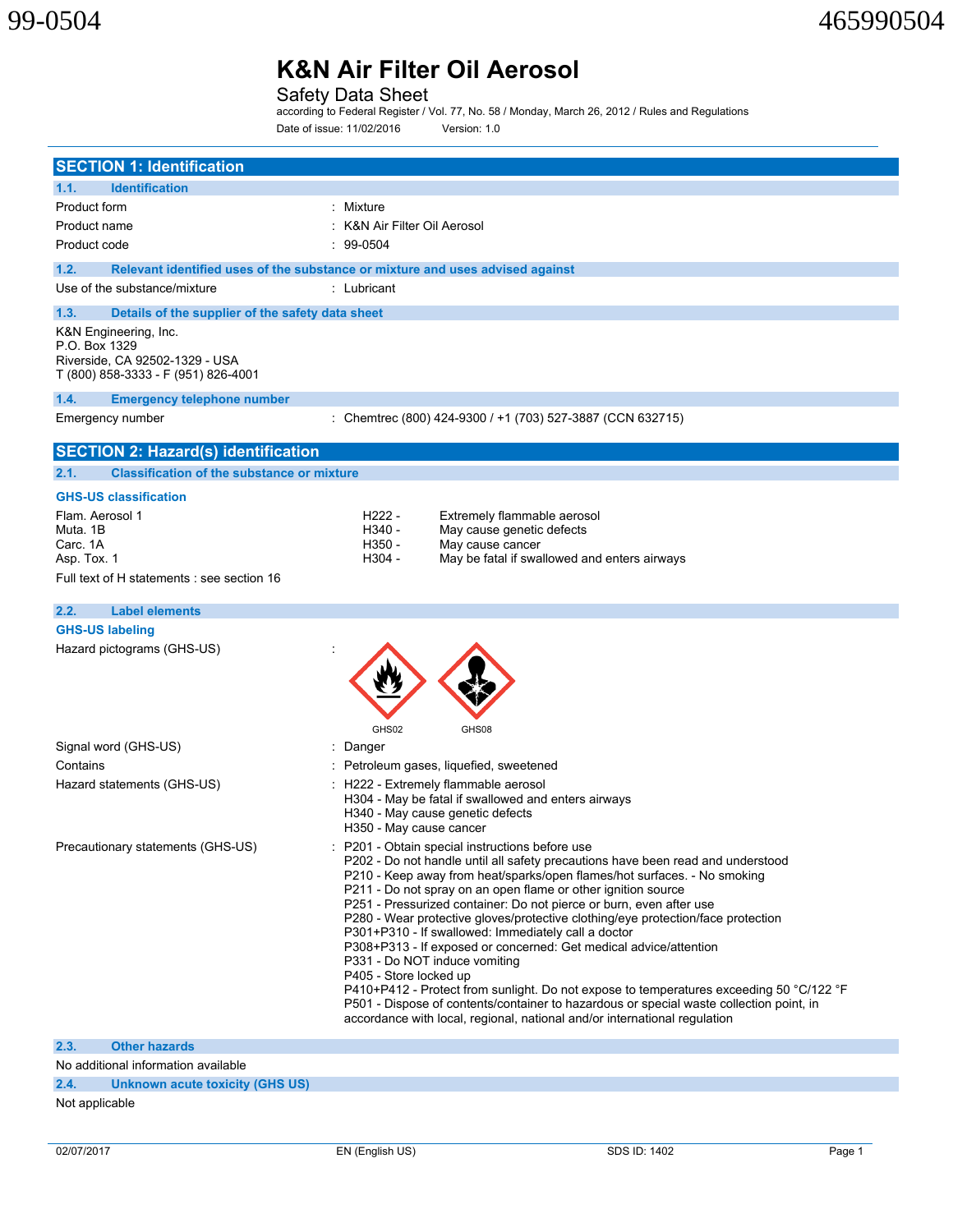Safety Data Sheet

according to Federal Register / Vol. 77, No. 58 / Monday, March 26, 2012 / Rules and Regulations

## **SECTION 3: Composition/Information on ingredients**

### **3.1. Substances**

### Not applicable

# **3.2. Mixtures**

| <b>Name</b>                                           | <b>Product identifier</b> | $\frac{9}{6}$ | <b>GHS-US classification</b>                          |
|-------------------------------------------------------|---------------------------|---------------|-------------------------------------------------------|
| Distillates, petroleum, hydrotreated heavy paraffinic | (CAS No) 64742-54-7       | < 100         | Carc. 1B. H350                                        |
| Petroleum gases, liquefied, sweetened                 | (CAS No) 68476-86-8       | 15 - 25       | Flam. Gas 1, H220<br>Muta, 1B, H340<br>Carc. 1A, H350 |
| 1-Decene, homopolymer, hydrogenated                   | (CAS No) 68037-01-4       | $= 3$         | Not classified                                        |
| C.I. Solvent Red 164                                  | (CAS No) 71819-51-7       | $= 0.1$       | Not classified                                        |

Full text of hazard classes and H-statements : see section 16

| <b>SECTION 4: First aid measures</b>                                |                                                                                                 |
|---------------------------------------------------------------------|-------------------------------------------------------------------------------------------------|
| <b>Description of first aid measures</b><br>4.1.                    |                                                                                                 |
| First-aid measures general                                          | : Call a physician immediately. Concerning personal protective equipment to use, see item 8.    |
| First-aid measures after inhalation                                 | Remove person to fresh air and keep comfortable for breathing.                                  |
| First-aid measures after skin contact                               | : Wash skin with plenty of water.                                                               |
| First-aid measures after eye contact                                | : Rinse eyes with water as a precaution.                                                        |
| First-aid measures after ingestion                                  | : Do not induce vomiting. Call a physician immediately.                                         |
| 4.2.<br>Most important symptoms and effects, both acute and delayed |                                                                                                 |
| Symptoms/injuries after ingestion                                   | : Risk of lung edema.                                                                           |
| Chronic symptoms                                                    | : None known.                                                                                   |
| 4.3.                                                                | Indication of any immediate medical attention and special treatment needed                      |
| Treat symptomatically.                                              |                                                                                                 |
| <b>SECTION 5: Firefighting measures</b>                             |                                                                                                 |
| <b>Extinguishing media</b><br>5.1.                                  |                                                                                                 |
| Suitable extinguishing media                                        | : Water spray. Dry powder. Foam. Carbon dioxide.                                                |
| Unsuitable extinguishing media                                      | : Do not use a heavy water stream.                                                              |
| 5.2.<br>Special hazards arising from the substance or mixture       |                                                                                                 |
| Fire hazard                                                         | : Extremely flammable aerosol.                                                                  |
| <b>Explosion hazard</b>                                             | Pressurized container: may burst if heated.                                                     |
| Reactivity                                                          | : Extremely flammable aerosol. Pressurized container: may burst if heated.                      |
| 5.3.<br><b>Advice for firefighters</b>                              |                                                                                                 |
| Protection during firefighting                                      | : Do not attempt to take action without suitable protective equipment. Self-contained breathing |
|                                                                     | apparatus. Complete protective clothing.                                                        |
| <b>SECTION 6: Accidental release measures</b>                       |                                                                                                 |
| 6.1.                                                                | Personal precautions, protective equipment and emergency procedures                             |
| General measures                                                    | : Avoid contact with skin and eyes. Avoid breathing dust, mist or spray.                        |
| 6.1.1.<br>For non-emergency personnel                               |                                                                                                 |
| Protective equipment                                                | : Wear personal protective equipment.                                                           |
| <b>Emergency procedures</b>                                         | Evacuate unnecessary personnel. Only qualified personnel equipped with suitable protective      |
|                                                                     | equipment may intervene.                                                                        |
| 6.1.2.<br>For emergency responders                                  |                                                                                                 |
| Protective equipment                                                | : Do not attempt to take action without suitable protective equipment. For further information  |
|                                                                     | refer to section 8: "Exposure controls/personal protection".                                    |
| <b>Emergency procedures</b>                                         | : Stop leak if safe to do so. Eliminate ignition sources. Ventilate area.                       |
| 6.2.<br><b>Environmental precautions</b>                            |                                                                                                 |
|                                                                     | Avoid release to the environment. Notify authorities if product enters sewers or public waters. |
| Methods and material for containment and cleaning up<br>6.3.        |                                                                                                 |
| For containment                                                     | Containment: Contain any spills with dikes or absorbents to prevent migration and entry into    |
|                                                                     | sewers or public waters.                                                                        |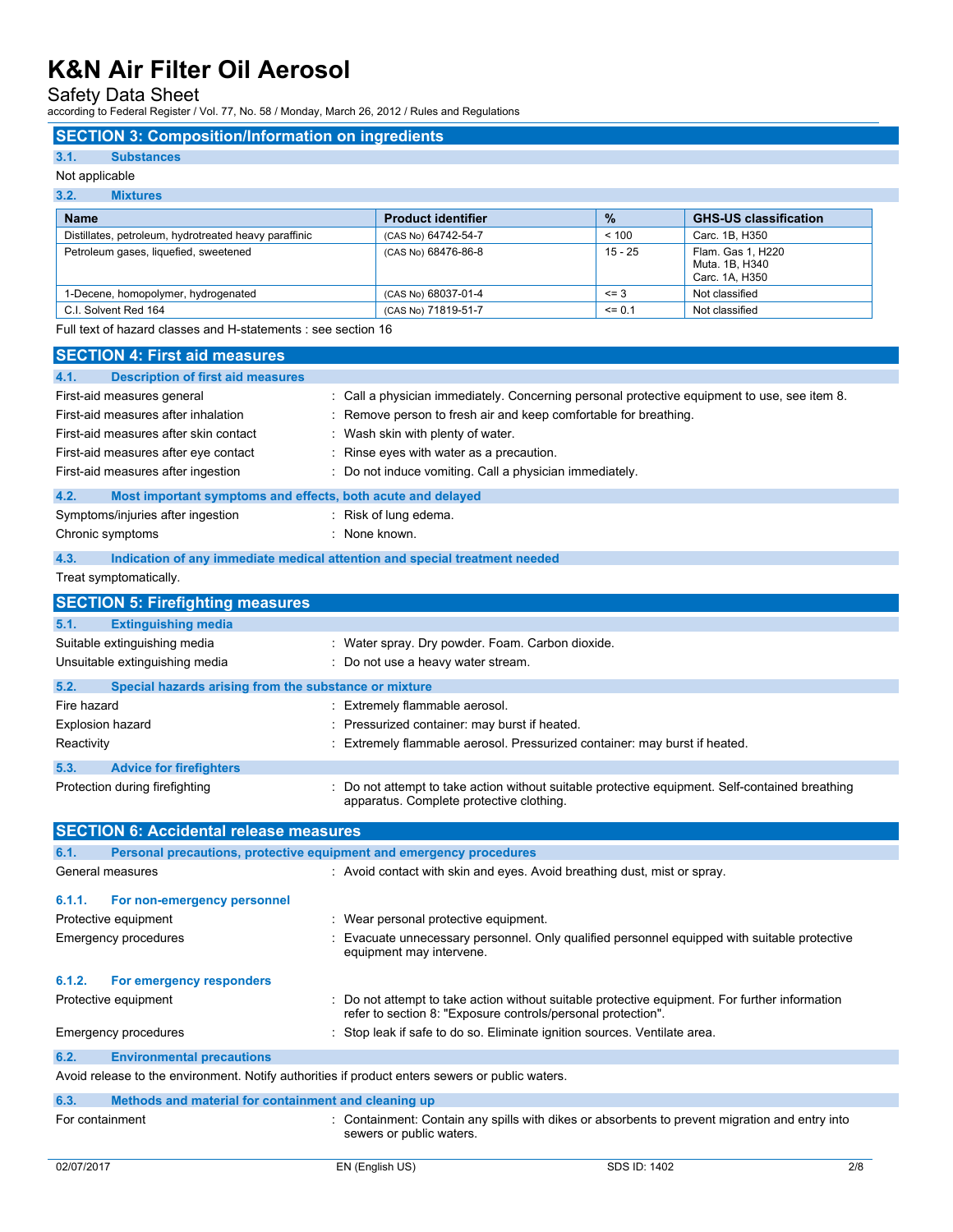Safety Data Sheet

|                   | according to Federal Register / Vol. 77, No. 58 / Monday, March 26, 2012 / Rules and Regulations |                                                                                                                                                                                                                                                                                                                                                                                                                                                                                                                                                             |
|-------------------|--------------------------------------------------------------------------------------------------|-------------------------------------------------------------------------------------------------------------------------------------------------------------------------------------------------------------------------------------------------------------------------------------------------------------------------------------------------------------------------------------------------------------------------------------------------------------------------------------------------------------------------------------------------------------|
|                   | Methods for cleaning up                                                                          | : In case of large spillages: Soak up spills with inert solids, such as clay or diatomaceous earth<br>as soon as possible. Shovel or sweep up and put in a closed container for disposal. Small<br>quantities of liquid spill: take up in non-combustible absorbent material and shovel into<br>container for disposal. Notify authorities if product enters sewers or public waters.                                                                                                                                                                       |
| Other information |                                                                                                  | : Dispose of materials or solid residues at an authorized site.                                                                                                                                                                                                                                                                                                                                                                                                                                                                                             |
| 6.4.              | <b>Reference to other sections</b>                                                               |                                                                                                                                                                                                                                                                                                                                                                                                                                                                                                                                                             |
|                   | For further information refer to section 13.                                                     |                                                                                                                                                                                                                                                                                                                                                                                                                                                                                                                                                             |
|                   | <b>SECTION 7: Handling and storage</b>                                                           |                                                                                                                                                                                                                                                                                                                                                                                                                                                                                                                                                             |
| 7.1.              | <b>Precautions for safe handling</b>                                                             |                                                                                                                                                                                                                                                                                                                                                                                                                                                                                                                                                             |
|                   | Precautions for safe handling                                                                    | : Ensure good ventilation of the work station. Keep away from heat, hot surfaces, sparks, open<br>flames and other ignition sources. No smoking. Do not spray on an open flame or other ignition<br>source. Pressurized container: Do not pierce or burn, even after use. Do not handle until all<br>safety precautions have been read and understood. Take all necessary technical measures to<br>avoid or minimize the release of the product on the workplace. Provide local exhaust or general<br>room ventilation. Wear personal protective equipment. |
|                   | Hygiene measures                                                                                 | : Separate working clothes from town clothes. Launder separately. Do not eat, drink or smoke<br>when using this product. Always wash hands after handling the product.                                                                                                                                                                                                                                                                                                                                                                                      |
| 7.2.              | Conditions for safe storage, including any incompatibilities                                     |                                                                                                                                                                                                                                                                                                                                                                                                                                                                                                                                                             |
|                   | Storage conditions                                                                               | : Protect from sunlight. Do not expose to temperatures exceeding 50 °C/ 122 °F. Store locked                                                                                                                                                                                                                                                                                                                                                                                                                                                                |

Incompatible products incompatible products incompatible products in the strong strong bases.

# **SECTION 8: Exposure controls/personal protection**

# **8.1. Control parameters**

| 1-Decene, homopolymer, hydrogenated (68037-01-4)                   |
|--------------------------------------------------------------------|
| Not applicable                                                     |
| Petroleum gases, liquefied, sweetened (68476-86-8)                 |
| Not applicable                                                     |
| C.I. Solvent Red 164 (71819-51-7)                                  |
|                                                                    |
| Not applicable                                                     |
| Distillates, petroleum, hydrotreated heavy paraffinic (64742-54-7) |

up. Store in a well-ventilated place. Keep cool.

## **8.2. Exposure controls**

| $\sim$ . $\sim$ .<br><b>EADOUMD UPIN UP</b> |                                                                           |
|---------------------------------------------|---------------------------------------------------------------------------|
| Appropriate engineering controls            | Ensure good ventilation of the work station.                              |
| Hand protection                             | : Protective gloves.                                                      |
| Eye protection                              | Safety glasses.                                                           |
| Skin and body protection                    | Wear suitable protective clothing.                                        |
| Respiratory protection                      | In case of insufficient ventilation, wear suitable respiratory equipment. |
| Thermal hazard protection                   | Not available.                                                            |
| Environmental exposure controls             | : Avoid release to the environment.                                       |

| 9.1.<br>Information on basic physical and chemical properties |                     |
|---------------------------------------------------------------|---------------------|
| Physical state                                                | : Liquid            |
| Appearance                                                    | : Oily.             |
| Color                                                         | : red               |
| Odor                                                          | : Odourless.        |
| Odor threshold                                                | : No data available |
| pH                                                            | : No data available |
| Melting point                                                 | : Not applicable    |
| Freezing point                                                | : No data available |
| Boiling point                                                 | : > 260 °C (500 °F) |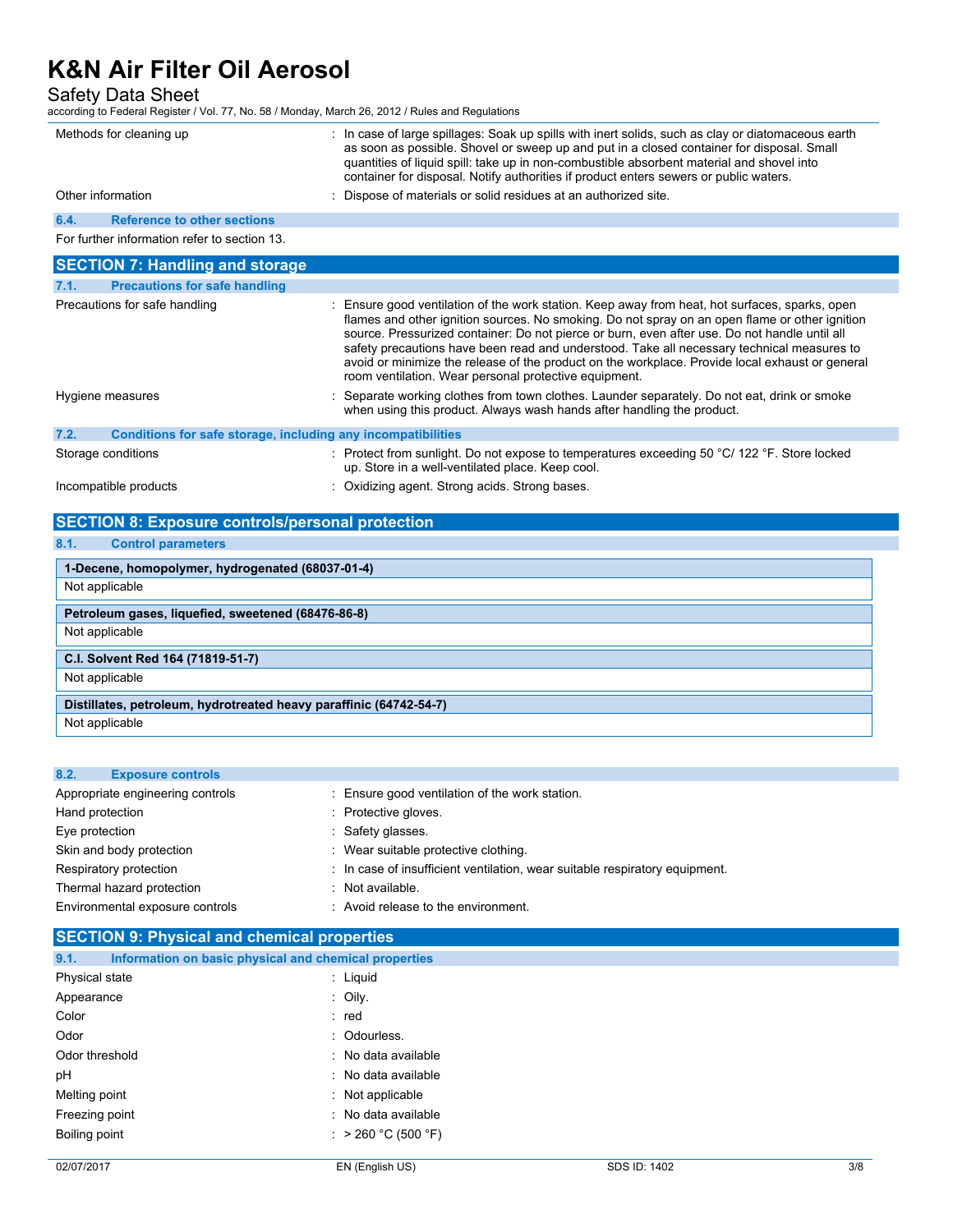# Safety Data Sheet

according to Federal Register / Vol. 77, No. 58 / Monday, March 26, 2012 / Rules and Regulations

| Flash point                                 | : > -94 °C (-137.2 °F)                        |
|---------------------------------------------|-----------------------------------------------|
| Relative evaporation rate (butyl acetate=1) | : No data available                           |
| Flammability (solid, gas)                   | : No data available                           |
| <b>Explosion limits</b>                     | : Not applicable                              |
| Explosive properties                        | : Pressurized container: may burst if heated. |
| Oxidizing properties                        | : No data available                           |
| Vapor pressure                              | : No data available                           |
| Relative density                            | : 0.864                                       |
| Relative vapor density at 20 °C             | $:$ Not applicable                            |
| Solubility                                  | : No data available                           |
| Log Pow                                     | : No data available                           |
| Auto-ignition temperature                   | : No data available                           |
| Decomposition temperature                   | : No data available                           |
| Viscosity                                   | : No data available                           |
| Viscosity, kinematic                        | : $> = 7.5$ cSt                               |
| Viscosity, dynamic                          | : No data available                           |
| 9.2.<br><b>Other information</b>            |                                               |

Minimum ignition energy : ≈

| <b>SECTION 10: Stability and reactivity</b>                                                     |  |  |  |
|-------------------------------------------------------------------------------------------------|--|--|--|
| <b>Reactivity</b>                                                                               |  |  |  |
| Extremely flammable aerosol. Pressurized container: may burst if heated.                        |  |  |  |
| <b>Chemical stability</b>                                                                       |  |  |  |
| Stable under normal conditions.                                                                 |  |  |  |
| <b>Possibility of hazardous reactions</b>                                                       |  |  |  |
| No dangerous reactions known under normal conditions of use.                                    |  |  |  |
| <b>Conditions to avoid</b><br>10.4.                                                             |  |  |  |
| Avoid contact with hot surfaces. Heat. No flames, no sparks. Eliminate all sources of ignition. |  |  |  |
| 10.5.<br><b>Incompatible materials</b>                                                          |  |  |  |
| Oxidizing agent. Strong acids. Strong bases.                                                    |  |  |  |
| <b>Hazardous decomposition products</b><br>10.6.                                                |  |  |  |
| Nitrogen oxides. Sulphur oxides. hydrocarbons. Carbon monoxide. Carbon dioxide. Phosgene.       |  |  |  |
| <b>SECTION 11: Toxicological information</b>                                                    |  |  |  |
| 11.1.<br>Information on toxicological effects                                                   |  |  |  |
|                                                                                                 |  |  |  |
| Likely routes of exposure<br>: Oral; Dermal                                                     |  |  |  |
| Acute toxicity<br>: Not classified                                                              |  |  |  |
|                                                                                                 |  |  |  |
| Distillates, petroleum, hydrotreated heavy paraffinic (64742-54-7)                              |  |  |  |

| . .                                              |                            |
|--------------------------------------------------|----------------------------|
| LD50 oral rat                                    | > 2000 mg/kg               |
| LD50 dermal rabbit                               | $> 2$ g/kg                 |
| Skin corrosion/irritation                        | : Not classified           |
| Serious eye damage/irritation                    | : Not classified           |
| Respiratory or skin sensitization                | : Not classified           |
| Germ cell mutagenicity                           | May cause genetic defects. |
| Carcinogenicity                                  | : May cause cancer.        |
| Reproductive toxicity                            | Not classified             |
| Specific target organ toxicity – single exposure | Not classified<br>л.       |
|                                                  |                            |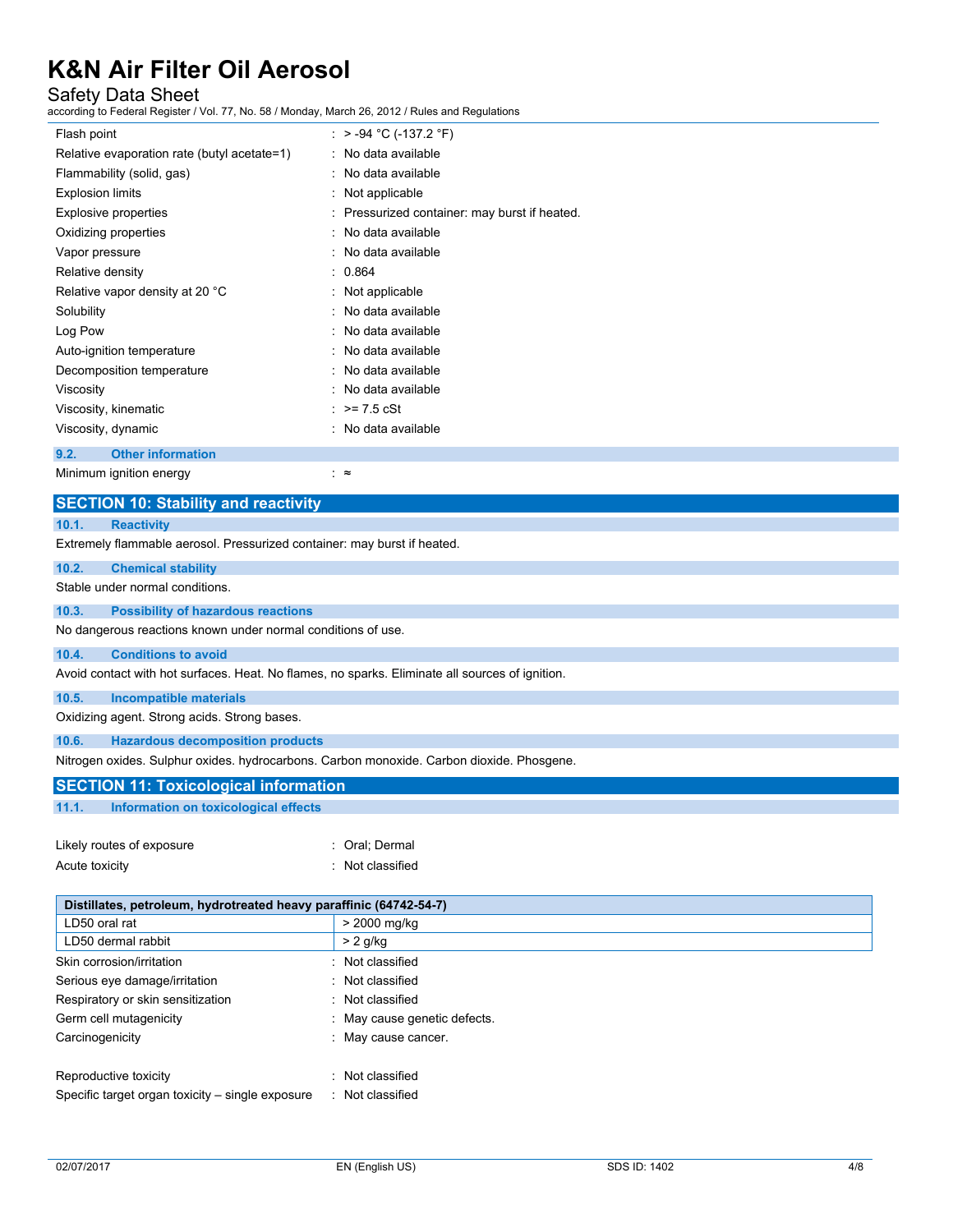Safety Data Sheet

according to Federal Register / Vol. 77, No. 58 / Monday, March 26, 2012 / Rules and Regulations

| Specific target organ toxicity – repeated<br>exposure | : Not classified                                |
|-------------------------------------------------------|-------------------------------------------------|
| Aspiration hazard                                     | : May be fatal if swallowed and enters airways. |
| Symptoms/injuries after ingestion                     | : Risk of lung edema.                           |
| Chronic symptoms                                      | : None known.                                   |
| <b>SECTION 12: Ecological information</b>             |                                                 |

| <b>SECTION 12: Ecological information</b> |                   |                                                                                                                           |  |
|-------------------------------------------|-------------------|---------------------------------------------------------------------------------------------------------------------------|--|
| 12.1.                                     | <b>Toxicity</b>   |                                                                                                                           |  |
|                                           | Ecology - general | : The product is not considered harmful to aquatic organisms or to cause long-term adverse<br>effects in the environment. |  |

| Distillates, petroleum, hydrotreated heavy paraffinic (64742-54-7) |                                                                  |  |  |
|--------------------------------------------------------------------|------------------------------------------------------------------|--|--|
| LC50 fish 1                                                        | > 5000 mg/l (Exposure time: 96 h - Species: Oncorhynchus mykiss) |  |  |
| EC50 Daphnia 1                                                     | $\geq$ 1000 mg/l (Exposure time: 48 h - Species: Daphnia magna)  |  |  |
|                                                                    |                                                                  |  |  |

### **12.2. Persistence and degradability**

No additional information available

### **12.3. Bioaccumulative potential**

| Petroleum gases, liquefied, sweetened (68476-86-8) |    |  |
|----------------------------------------------------|----|--|
| Log Pow                                            | <= |  |
|                                                    |    |  |

## **12.4. Mobility in soil**

No additional information available

## **12.5. Other adverse effects**

Effect on global warming **Effect** on global warming **in the state of the state of the state of the state of the state of the state of the state of the state of the state of the state of the state of the state of the state** 

| <b>SECTION 13: Disposal considerations</b> |                                                                                             |  |  |
|--------------------------------------------|---------------------------------------------------------------------------------------------|--|--|
| 13.1.<br>Waste treatment methods           |                                                                                             |  |  |
| Waste treatment methods                    | Dispose of contents/container in accordance with licensed collector's sorting instructions. |  |  |
| Sewage disposal recommendations            | : Do not allow into drains or water courses.                                                |  |  |
| Product/Packaging disposal recommendations | Dispose in a safe manner in accordance with local/national regulations.                     |  |  |

## **SECTION 14: Transport information**

# **Department of Transportation (DOT)**

| In accordance with DOT                  |                                                                                                         |
|-----------------------------------------|---------------------------------------------------------------------------------------------------------|
| Transport document description          | : UN1950 Aerosols (flammable, n.o.s. (engine starting fluid) (each not exceeding 1 L capacity)),<br>2.1 |
| UN-No.(DOT)                             | : UN1950                                                                                                |
| Proper Shipping Name (DOT)              | : Aerosols                                                                                              |
|                                         | flammable, n.o.s. (engine starting fluid) (each not exceeding 1 L capacity)                             |
| Class (DOT)                             | : 2.1 - Class 2.1 - Flammable gas 49 CFR 173.115                                                        |
| Hazard labels (DOT)                     | $\therefore$ 2.1 - Flammable gas                                                                        |
|                                         |                                                                                                         |
| DOT Packaging Non Bulk (49 CFR 173.xxx) | : 304                                                                                                   |
| DOT Packaging Bulk (49 CFR 173.xxx)     | : None                                                                                                  |
| DOT Special Provisions (49 CFR 172.102) | : N82 - See 173.306 of this subchapter for classification criteria for flammable aerosols.              |

DOT Packaging Exceptions (49 CFR 173.xxx) : 306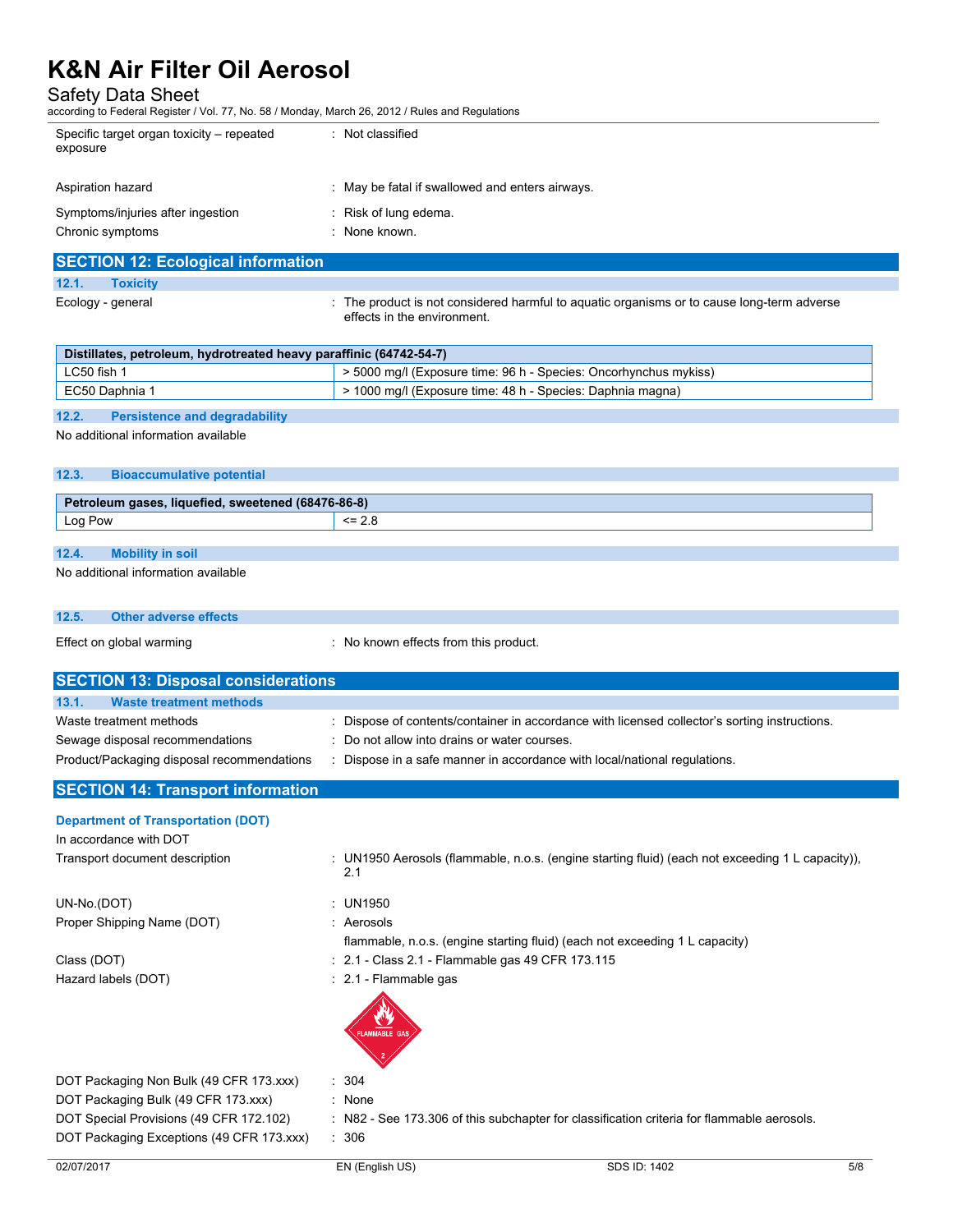Safety Data Sheet

according to Federal Register / Vol. 77, No. 58 / Monday, March 26, 2012 / Rules and Regulations

| DOT Quantity Limitations Passenger aircraft/rail : Forbidden<br>(49 CFR 173.27)       |                                                                                                                                                                                                                                                                                                                                                                                                                                                                                                                                                                                                                                                                                                                                                                                                                                                                                                                                                                                                                                                                                                                                                                                                                                                                                                                                                                   |
|---------------------------------------------------------------------------------------|-------------------------------------------------------------------------------------------------------------------------------------------------------------------------------------------------------------------------------------------------------------------------------------------------------------------------------------------------------------------------------------------------------------------------------------------------------------------------------------------------------------------------------------------------------------------------------------------------------------------------------------------------------------------------------------------------------------------------------------------------------------------------------------------------------------------------------------------------------------------------------------------------------------------------------------------------------------------------------------------------------------------------------------------------------------------------------------------------------------------------------------------------------------------------------------------------------------------------------------------------------------------------------------------------------------------------------------------------------------------|
| DOT Quantity Limitations Cargo aircraft only (49 : 150 kg<br>CFR 175.75)              |                                                                                                                                                                                                                                                                                                                                                                                                                                                                                                                                                                                                                                                                                                                                                                                                                                                                                                                                                                                                                                                                                                                                                                                                                                                                                                                                                                   |
| DOT Vessel Stowage Location                                                           | : A - The material may be stowed "on deck" or "under deck" on a cargo vessel and on a<br>passenger vessel.                                                                                                                                                                                                                                                                                                                                                                                                                                                                                                                                                                                                                                                                                                                                                                                                                                                                                                                                                                                                                                                                                                                                                                                                                                                        |
| DOT Vessel Stowage Other                                                              | : 25 - Shade from radiant heat, 87 - Stow "separated from" Class 1 (explosives) except Division<br>14,126 - Segregation same as for Class 9, miscellaneous hazardous materials                                                                                                                                                                                                                                                                                                                                                                                                                                                                                                                                                                                                                                                                                                                                                                                                                                                                                                                                                                                                                                                                                                                                                                                    |
| Other information                                                                     | : No supplementary information available.                                                                                                                                                                                                                                                                                                                                                                                                                                                                                                                                                                                                                                                                                                                                                                                                                                                                                                                                                                                                                                                                                                                                                                                                                                                                                                                         |
| <b>Transportation of Dangerous Goods</b>                                              |                                                                                                                                                                                                                                                                                                                                                                                                                                                                                                                                                                                                                                                                                                                                                                                                                                                                                                                                                                                                                                                                                                                                                                                                                                                                                                                                                                   |
| Transport document description                                                        | : 1950 AEROSOLS, flammable, 2.1                                                                                                                                                                                                                                                                                                                                                                                                                                                                                                                                                                                                                                                                                                                                                                                                                                                                                                                                                                                                                                                                                                                                                                                                                                                                                                                                   |
| UN-No. (TDG)                                                                          | : 1950                                                                                                                                                                                                                                                                                                                                                                                                                                                                                                                                                                                                                                                                                                                                                                                                                                                                                                                                                                                                                                                                                                                                                                                                                                                                                                                                                            |
| Proper Shipping Name (Transportation of<br>Dangerous Goods)                           | : AEROSOLS, flammable                                                                                                                                                                                                                                                                                                                                                                                                                                                                                                                                                                                                                                                                                                                                                                                                                                                                                                                                                                                                                                                                                                                                                                                                                                                                                                                                             |
| <b>TDG Primary Hazard Classes</b>                                                     | : 2.1 - Class 2.1 - Flammable Gas.                                                                                                                                                                                                                                                                                                                                                                                                                                                                                                                                                                                                                                                                                                                                                                                                                                                                                                                                                                                                                                                                                                                                                                                                                                                                                                                                |
| <b>TDG Special Provisions</b>                                                         | : 80 - Despite section 1.17 of Part 1, Coming into Force, Repeal, Interpretation, General<br>Provisions and Special Cases, a person must not offer for transport or transport these<br>dangerous goods unless they are in a means of containment that is in compliance with section<br>5.11 of Part 5, Means of Containment, except that the requirement for aerosol containers to be<br>tightly packed in a wood, fibreboard or plastic box does not apply to a user or purchaser who<br>transports no more than six aerosol containers. For a similar rule respecting aerosol containers,<br>see subparagraph 1.15(1)(a)(i) of Part 1, Coming into Force, Repeal, Interpretation, General<br>Provisions and Special Cases. SOR/2012-245,107 - (1)These Regulations, except for Part 1<br>(Coming into Force, Repeal, Interpretation, General Provisions and Special Cases) and Part 2,<br>(Classification), do not apply to the handling, offering for transport or transporting of UN1950,<br>AEROSOLS, and UN2037, GAS CARTRIDGES, that contain dangerous goods included in<br>Class 2.1 or Class 2.2 and that are transported on a road vehicle, a railway vehicle or a ship on<br>a domestic voyage, if the aerosols or gas cartridges have a capacity less than or equal to 50<br>mL. (2)Subsection (1) does not apply to self-defence spray. SOR/2014-306 |
| <b>Explosive Limit and Limited Quantity Index</b>                                     | : 1 L                                                                                                                                                                                                                                                                                                                                                                                                                                                                                                                                                                                                                                                                                                                                                                                                                                                                                                                                                                                                                                                                                                                                                                                                                                                                                                                                                             |
| Passenger Carrying Road Vehicle or Passenger : 75 L<br>Carrying Railway Vehicle Index |                                                                                                                                                                                                                                                                                                                                                                                                                                                                                                                                                                                                                                                                                                                                                                                                                                                                                                                                                                                                                                                                                                                                                                                                                                                                                                                                                                   |
| <b>Transport by sea</b><br>UN-No. (IMDG)                                              | : 1950                                                                                                                                                                                                                                                                                                                                                                                                                                                                                                                                                                                                                                                                                                                                                                                                                                                                                                                                                                                                                                                                                                                                                                                                                                                                                                                                                            |
| Proper Shipping Name (IMDG)                                                           | : AEROSOLS                                                                                                                                                                                                                                                                                                                                                                                                                                                                                                                                                                                                                                                                                                                                                                                                                                                                                                                                                                                                                                                                                                                                                                                                                                                                                                                                                        |
| Class (IMDG)                                                                          | $: 2 - Gases$                                                                                                                                                                                                                                                                                                                                                                                                                                                                                                                                                                                                                                                                                                                                                                                                                                                                                                                                                                                                                                                                                                                                                                                                                                                                                                                                                     |
| Air transport<br>UN-No. (IATA)<br>Proper Shipping Name (IATA)<br>Class (IATA)         | : 1950<br>: Aerosols, flammable (engine starting fluid)<br>$\therefore$ 2                                                                                                                                                                                                                                                                                                                                                                                                                                                                                                                                                                                                                                                                                                                                                                                                                                                                                                                                                                                                                                                                                                                                                                                                                                                                                         |
|                                                                                       |                                                                                                                                                                                                                                                                                                                                                                                                                                                                                                                                                                                                                                                                                                                                                                                                                                                                                                                                                                                                                                                                                                                                                                                                                                                                                                                                                                   |

# **SECTION 15: Regulatory information**

**15.1. US Federal regulations**

This product or mixture does not contain a toxic chemical or chemicals in excess of the applicable de minimis concentration as specified in 40 CFR §372.38(a) subject to the reporting requirements of section 313 of Title III of the Superfund Amendments and Reauthorization Act of 1986 and 40 CFR Part 372.

| 1-Decene, homopolymer, hydrogenated (68037-01-4)                          |                                                                                                                                                                                                           |  |
|---------------------------------------------------------------------------|-----------------------------------------------------------------------------------------------------------------------------------------------------------------------------------------------------------|--|
| Listed on the United States TSCA (Toxic Substances Control Act) inventory |                                                                                                                                                                                                           |  |
| EPA TSCA Regulatory Flag                                                  | XU - XU - indicates a substance exempt from reporting under the Inventory Update Reporting<br>Rule, i.e, Partial Updating of the TSCA Inventory Data Base Production and Site Reports (40<br>CFR 710(C)). |  |
| Petroleum gases, liquefied, sweetened (68476-86-8)                        |                                                                                                                                                                                                           |  |
| Listed on the United States TSCA (Toxic Substances Control Act) inventory |                                                                                                                                                                                                           |  |
| Distillates, petroleum, hydrotreated heavy paraffinic (64742-54-7)        |                                                                                                                                                                                                           |  |
| Listed on the United States TSCA (Toxic Substances Control Act) inventory |                                                                                                                                                                                                           |  |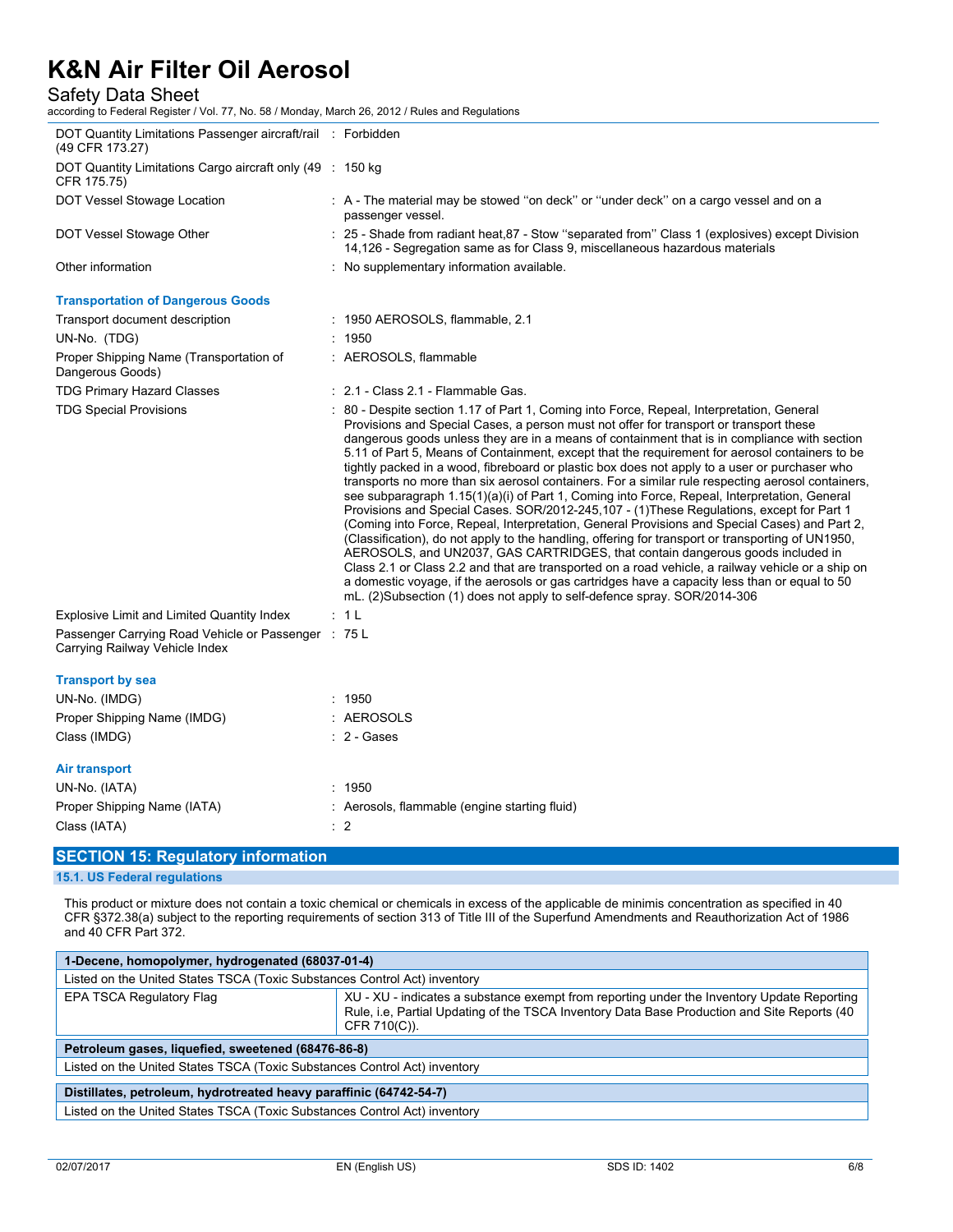## Safety Data Sheet

according to Federal Register / Vol. 77, No. 58 / Monday, March 26, 2012 / Rules and Regulations

#### **15.2. International regulations**

#### **National regulations**

### **K&N Air Filter Oil Aerosol**

All components of this product are listed, or excluded from listing, on the United States Environmental Protection Agency Toxic Substances Control Act (TSCA) inventory

### **1-Decene, homopolymer, hydrogenated (68037-01-4)**

Listed on the AICS (Australian Inventory of Chemical Substances)

- Listed on IECSC (Inventory of Existing Chemical Substances Produced or Imported in China)
- Listed on the Japanese ENCS (Existing & New Chemical Substances) inventory

Listed on the Korean ECL (Existing Chemicals List)

- Listed on NZIoC (New Zealand Inventory of Chemicals)
- Listed on PICCS (Philippines Inventory of Chemicals and Chemical Substances)
- Listed on INSQ (Mexican National Inventory of Chemical Substances)
- Listed on CICR (Turkish Inventory and Control of Chemicals)

#### **Petroleum gases, liquefied, sweetened (68476-86-8)**

Listed on the AICS (Australian Inventory of Chemical Substances) Listed on IECSC (Inventory of Existing Chemical Substances Produced or Imported in China) Listed on the Korean ECL (Existing Chemicals List) Listed on NZIoC (New Zealand Inventory of Chemicals) Listed on PICCS (Philippines Inventory of Chemicals and Chemical Substances)

Listed on INSQ (Mexican National Inventory of Chemical Substances)

#### **C.I. Solvent Red 164 (71819-51-7)**

Listed on the AICS (Australian Inventory of Chemical Substances) Listed on IECSC (Inventory of Existing Chemical Substances Produced or Imported in China) Listed on the Korean ECL (Existing Chemicals List) Listed on NZIoC (New Zealand Inventory of Chemicals) Listed on PICCS (Philippines Inventory of Chemicals and Chemical Substances)

#### **Distillates, petroleum, hydrotreated heavy paraffinic (64742-54-7)**

Listed on the AICS (Australian Inventory of Chemical Substances) Listed on IECSC (Inventory of Existing Chemical Substances Produced or Imported in China) Listed on the Korean ECL (Existing Chemicals List) Listed on NZIoC (New Zealand Inventory of Chemicals) Listed on PICCS (Philippines Inventory of Chemicals and Chemical Substances) Listed on INSQ (Mexican National Inventory of Chemical Substances) Listed on CICR (Turkish Inventory and Control of Chemicals)

#### **15.3. US State regulations**

Full text of H-phrases:

California Proposition 65 - This product does not contain any substances known to the state of California to cause cancer, developmental and/or reproductive harm

### **SECTION 16: Other information**

| Full text of H-phrases: |                    |                                                                                                                                                                                        |  |
|-------------------------|--------------------|----------------------------------------------------------------------------------------------------------------------------------------------------------------------------------------|--|
|                         | H <sub>220</sub>   | Extremely flammable gas                                                                                                                                                                |  |
|                         | H <sub>222</sub>   | Extremely flammable aerosol                                                                                                                                                            |  |
|                         | H304               | May be fatal if swallowed and enters airways                                                                                                                                           |  |
|                         | H340               | May cause genetic defects                                                                                                                                                              |  |
|                         | H350               | May cause cancer                                                                                                                                                                       |  |
|                         | NFPA health hazard | : 3 - Materials that, under emergency conditions, can cause<br>serious or permanent injury.                                                                                            |  |
| NFPA fire hazard        |                    | 4<br>: 4 - Materials that rapidly or completely vaporize at<br>atmospheric pressure and normal ambient temperature or<br>3<br>0<br>that are readily dispersed in air and burn readily. |  |
| NFPA reactivity         |                    | : 0 - Material that in themselves are normally stable, even<br>under fire conditions.                                                                                                  |  |
|                         |                    |                                                                                                                                                                                        |  |